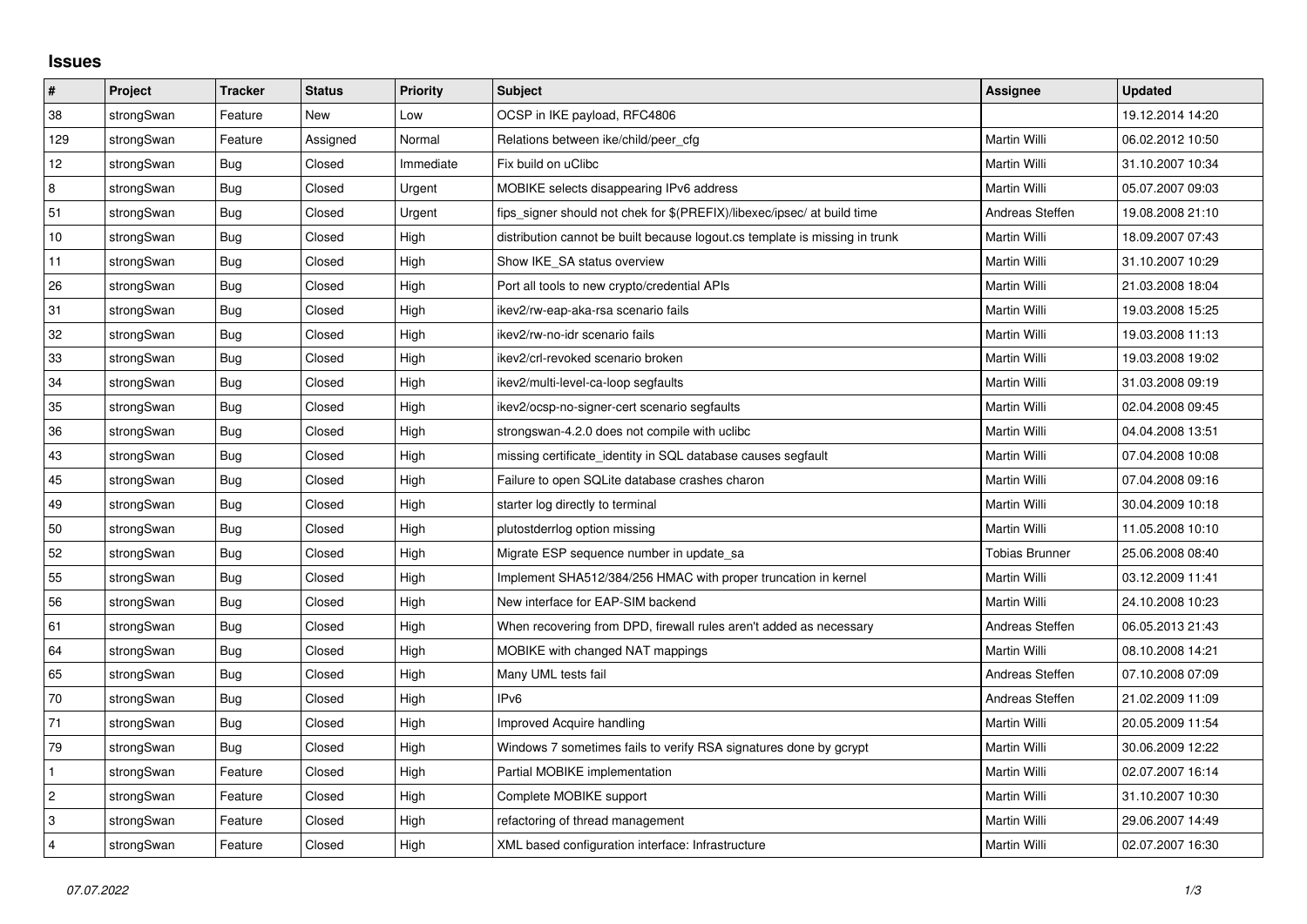| #          | Project    | <b>Tracker</b> | <b>Status</b> | <b>Priority</b> | <b>Subject</b>                                                         | Assignee              | <b>Updated</b>   |
|------------|------------|----------------|---------------|-----------------|------------------------------------------------------------------------|-----------------------|------------------|
| $\sqrt{5}$ | strongSwan | Feature        | Closed        | High            | XML based configuration interface: Status query                        | Martin Willi          | 07.08.2007 08:49 |
| 6          | strongSwan | Feature        | Closed        | High            | XML based configuration interface: Control                             | Martin Willi          | 13.11.2007 14:04 |
| 7          | strongSwan | Feature        | Closed        | High            | Relational database configurations/credentials                         | Martin Willi          | 02.04.2008 16:30 |
| 13         | strongSwan | Feature        | Closed        | High            | Implement a modular credential framework                               | Martin Willi          | 15.02.2008 09:36 |
| 14         | strongSwan | Feature        | Closed        | High            | Initiate/Terminate IKE_SAs                                             | <b>Martin Willi</b>   | 13.11.2007 14:04 |
| 15         | strongSwan | Feature        | Closed        | High            | Implement rauthentication using RFC4478                                | Martin Willi          | 30.11.2007 14:55 |
| 16         | strongSwan | Feature        | Closed        | High            | Generic plugin architecture                                            | Martin Willi          | 15.02.2008 09:37 |
| 17         | strongSwan | Feature        | Closed        | High            | Pluggable crypto modules                                               | Martin Willi          | 15.02.2008 09:36 |
| 18         | strongSwan | Feature        | Closed        | High            | Merge EAP-AKA module into trunk                                        | Martin Willi          | 13.12.2007 09:47 |
| 19         | strongSwan | Feature        | Closed        | High            | Include EAP-MD5 into trunk                                             | <b>Martin Willi</b>   | 13.12.2007 09:48 |
| 20         | strongSwan | Feature        | Closed        | High            | Pluggable fetcher plugins                                              | Martin Willi          | 18.02.2008 09:58 |
| 21         | strongSwan | Feature        | Closed        | High            | CRL support                                                            | Martin Willi          | 10.03.2008 18:40 |
| 22         | strongSwan | Feature        | Closed        | High            | OCSP support                                                           | <b>Martin Willi</b>   | 10.03.2008 18:41 |
| 24         | strongSwan | Feature        | Closed        | High            | Update doxygen documentation                                           | Martin Willi          | 22.02.2008 16:07 |
| 25         | strongSwan | Feature        | Closed        | High            | alternative crypto implementation                                      | Martin Willi          | 31.05.2008 09:49 |
| 27         | strongSwan | Feature        | Closed        | High            | Create a database API                                                  | Martin Willi          | 19.02.2008 15:16 |
| 30         | strongSwan | Feature        | Closed        | High            | Certificate caching                                                    | <b>Martin Willi</b>   | 02.04.2008 14:50 |
| 37         | strongSwan | Feature        | Closed        | High            | Hash and URL support for IKEv2                                         | <b>Tobias Brunner</b> | 18.04.2008 13:38 |
| 40         | strongSwan | Feature        | Closed        | High            | NetworkManager support                                                 | Martin Willi          | 22.08.2008 12:54 |
| 41         | strongSwan | Feature        | Closed        | High            | CFG attribute provider framework                                       | Martin Willi          | 16.04.2008 11:24 |
| 42         | strongSwan | Feature        | Closed        | High            | CFG attribute handler framework                                        | Martin Willi          | 28.04.2009 10:23 |
| 46         | strongSwan | Feature        | Closed        | High            | DNS resolving for hosts in ike_cfg                                     | Martin Willi          | 09.06.2008 09:34 |
| 47         | strongSwan | Feature        | Closed        | High            | <b>RNG API</b>                                                         | <b>Martin Willi</b>   | 16.04.2008 11:27 |
| 48         | strongSwan | Feature        | Closed        | High            | Parallel trustchain verification                                       | Martin Willi          | 16.04.2008 11:33 |
| 54         | strongSwan | Feature        | Closed        | High            | <b>EAP-Identity Server functionality</b>                               | Martin Willi          | 22.08.2008 12:55 |
| 59         | strongSwan | Feature        | Closed        | High            | Add additinal signal dependent parameter to bus                        | <b>Martin Willi</b>   | 29.07.2008 11:04 |
| 60         | strongSwan | Feature        | Closed        | High            | Implement draft-sheffer-ikev2-gtc-00 with PAM password verification    | Martin Willi          | 22.08.2008 12:59 |
| 73         | strongSwan | Issue          | Closed        | High            | StrongSwan IKEv2 CERT Payload missing first 0x30 byte of DER-encoding. | Martin Willi          | 06.05.2013 21:33 |
| 44         | strongSwan | Bug            | Closed        | Normal          | multiple copies of ca certificate in cache                             |                       | 07.04.2008 10:51 |
| 53         | strongSwan | Bug            | Closed        | Normal          | Printf handler for proposal_t                                          | Martin Willi          | 12.06.2008 14:23 |
| 58         | strongSwan | <b>Bug</b>     | Closed        | Normal          | Please fix bashism in /src/ipsec/ipsec.in                              | Martin Willi          | 16.07.2008 09:08 |
| 62         | strongSwan | Bug            | Closed        | Normal          | ikev2 missing rekeying support not recognised                          | Martin Willi          | 14.11.2008 15:17 |
| 66         | strongSwan | <b>Bug</b>     | Closed        | Normal          | patch for alignment buffer on xscale ARM processor                     | <b>Martin Willi</b>   | 14.11.2008 15:35 |